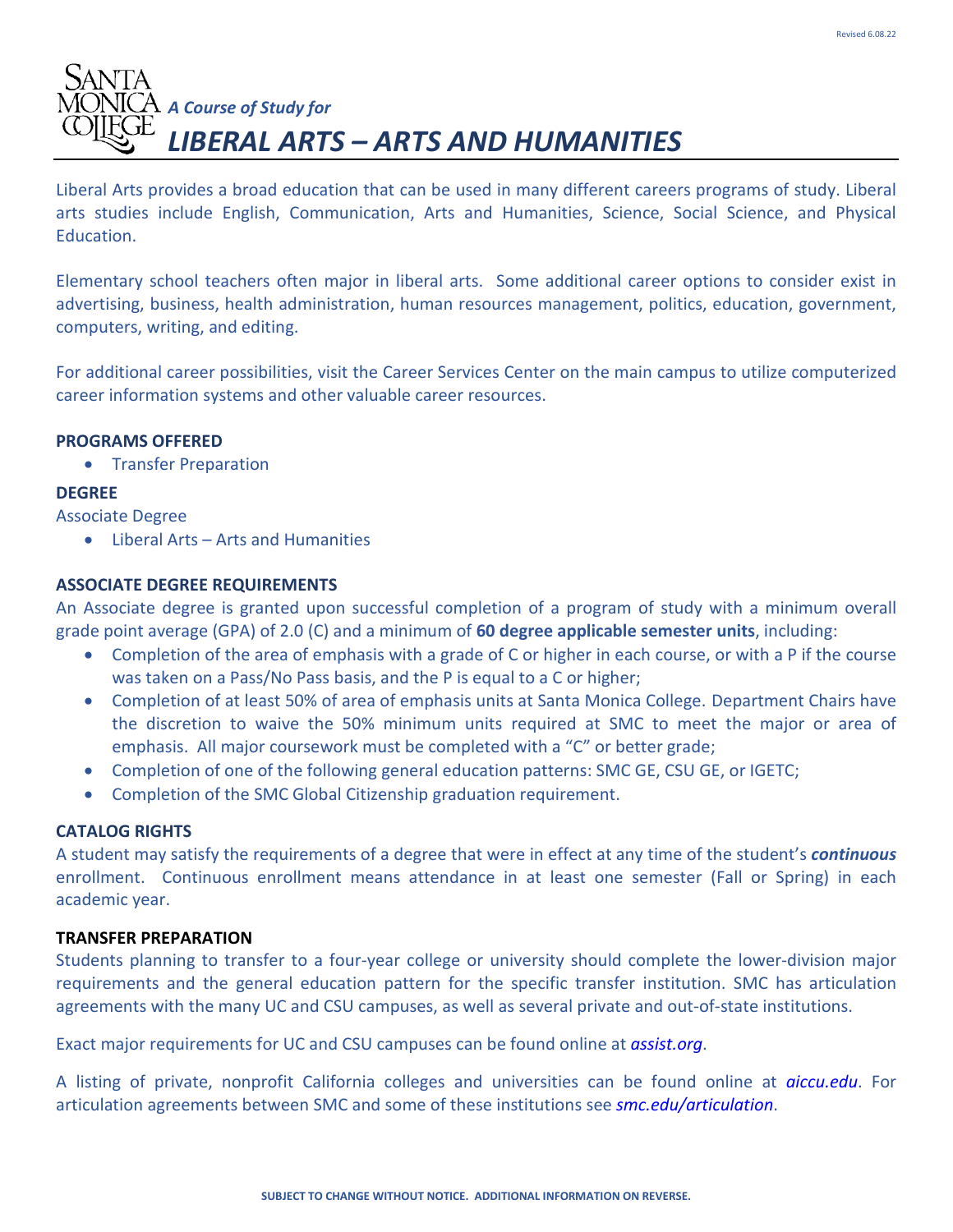#### **LIBERAL ARTS – ARTS & HUMANITIES, ASSOCIATE DEGREE**

Liberal Arts – Arts and Humanities is a program that focuses on combined studies in art and humanities, as distinguished from the social and behavioral sciences, with an emphasis on languages, literature, art, music, philosophy, and religion. This major provides a broad education that can be used in a variety of careers, including teaching. For additional information on Teacher Preparation please see the Teacher Preparation, guide in the Transfer/Counseling Center or at www.smc.edu/articulation. For additional career possibilities, visit the Career Services Center on the main campus to utilize computerized career information systems and other valuable career resources.

**Program Learning Outcomes:** Students completing a degree in Liberal Arts-Arts and Humanities will demonstrate through oral and written academic work knowledge of the arts and humanities and be prepared to pursue further study in a related major at the baccalaureate level. Students will be proficient in the research, analytical, and communication skills necessary to present a critical analysis.

#### **AREA OF EMPHASIS: (18 UNITS)**

# Complete 18 units including at least 6 units from Area A and 6 units from Area B: as specified below. Remaining 6 units may be chosen from any area/group.

#### **AREA A: ARTS**

**Required Courses:**

Select at least 2 Courses from different groups: (6 units minimum required)

## **GROUP 1**

ART 10A, 10B, 13, 20A, 20B, 40A, 40B, 43A, 43B

#### **GROUP 2**

AHIS **1**GC, 2, 3, **5**GC, **6**GC, **11**GC, 15, **17**GC, **18**GC, **21**GC, 22, 52 *(same as PHOTO 52)*, 71, **72**GC

ANIM 5 *(formerly ET 61)*

PHOTO 52 *(formerly same as AHIS 52)*

#### **GROUP 3**

DANCE **2**GC, 5, 6

## **GROUP 4**

FILM 1, 2, 5, 6, 8, 9, 10, 11

# **GROUP 5**

IARC 15 *(formerly INTARC 34)*

# **GROUP 6**

MUSIC 1, 29, 30, 31, 32, **33**GC*,* **36**GC, **37**GC, 39, 60A, 60B, 66

#### **GROUP 7**

ENGL 55

TH ART 2, 5, 41